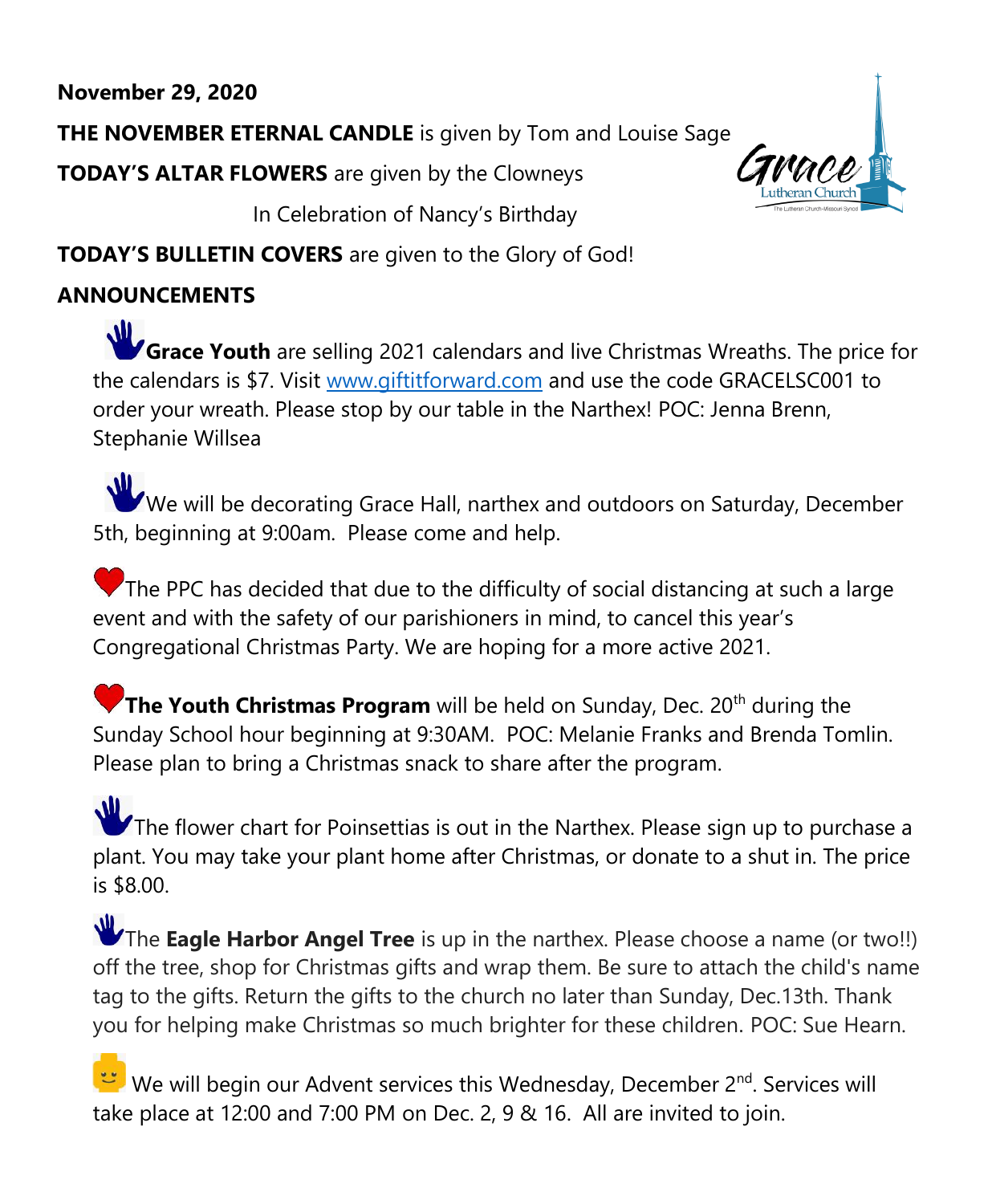#### **November 29**

**Tabulators:** Ed Marquardt Sherri Marquardt, Judy Manners

**Acolyte**: 8:00: Clara Robinson 11:00: Daniel Schmedeke

**Elder**– Fri.: John K. (L), Sam S. 8:00: Dave M. (L), Sammy P. 9:30: John K (L), Mike R. 11:00: Mike R. (L), John K.

**Altar Guild—** Fri.: Carol Skinner Sunday – Nancy Blekicki, Nancy Clowney

#### **SERVING SCHEDULE ATTENDANCE:** Nov. 22 - 109

#### **December 6**

**Tabulators:** Ed Marquardt Maria Parrish, Barbara Bruner

**Acolyte**: 8:00: Clara Robinson 11:00: Emma Graham

**Elder**– Fri.: John K. (L), Sam S. 8:00: Dave M. (L), Charlie M. 9:30: Mike R. (L), John K. 11:00: George J. (L), Sammy P.

**Altar Guild—** Fri.: Carol Skinner Sun. – Nancy Clowney

### **OCTOBER INCOME REPORT:** Receipts: \$21,591 Expenses: \$28,636

#### **CALENDAR**

| Sun. Nov. 29 | 8:00, 9:30, 11:00 AM Service of The Word       |
|--------------|------------------------------------------------|
|              | 9:30 AM Sunday School/Adult Bible Study in GH  |
| Tue. Dec. 1  | 9:30 AM Craft Group in GH                      |
|              | 10:30 AM Bible Study in Sanctuary              |
|              | 7:00 PM AA Meeting in GH                       |
| Wed. Dec. 2  | 12:00 & 7:00 PM Midweek Advent Worship Service |
|              | 1:00 PM Canasta in GH                          |
| Thu. Dec. 3  | Elder's Meeting at 7:00 in CR                  |
| Fri. Dec. 4  | 10:00 AM Service of Holy Communion             |
|              | 11:00 AM Bible Study in the CR                 |
| Sat. Dec. 5  | 9:00 AM Decorate for Christmas                 |
| Sun. Dec. 6  | 8:00, 9:30, 11:00 AM Service of Holy Communion |
|              | 9:30 AM Sunday School/Adult Bible Study in GH  |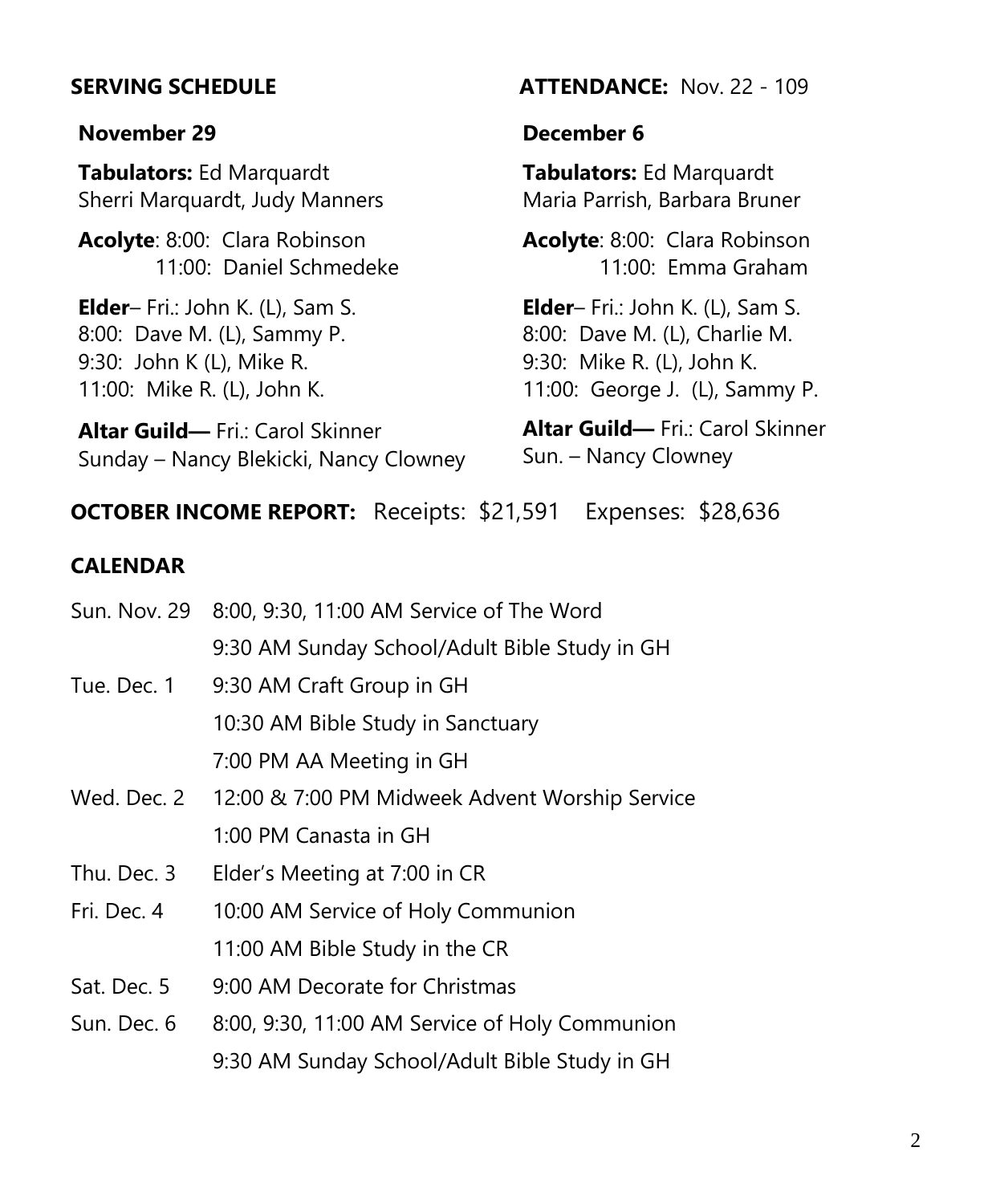## **DAILY BIBLE READINGS**

Sun. Nov. 29 Is. 5: 1-25, *(Amos 1: 1-9:15),* 1 Peter 2: 1-12 Mon. Nov. 30 Is. 6: 1-7:9, 1 Peter 2: 13-25 Tue. Dec. 1 Is. 7: 10-8:8, 1 Peter 3: 1-22 Wed. Dec. 2 Is. 8: 9-9:7, 1 Peter 4:1-19 Thu. Dec. 3 Is. 9: 8-10:11, 1 Peter 5: 1-14 Fri. Dec. 4 Is. 10: 12-27a, 33-34, 2 Peter 1:1-21 Sat. Dec. 5 Is. 11: 1-12:6, 2 Peter 2:1-22 Sun. Dec. 6 Is. 14:1-23, 2 Peter 3:1-18

# **PRAYER REQUESTS**

If you would like to place someone on the prayer chain or have a prayer request, you may contact the church office or Deaconess Karen at deaconess@gracesummerville.org

Please be in prayer for members of our congregation receiving cancer treatment. Members include David McElfresh, Donna White, Fred White, Terri Sheldon, Peggy Polomski, Elbert Parrish

11/29: **Shirley Marquardt** has asked for prayers for **Trudy Wike,** Carolinas District LWML Secretary, whose husband, Wendell passed away last week. Please pray for Trudy and her family during this difficult time.

11/29: Please pray for **Rev. Rob Hinz, friend of George and Dianne Jenkins**. He was taken to ICU in Bradenton, FL on Sunday evening after he started having breathing problems as he was conducting a funeral. He is on oxygen and has a feeding tube and is heavily sedated.

11/29: Please be in prayer for **Elbert Parrish, Maria's husband,** who is in the hospital with COVID-19 and pneumonia. Also keep Maria in your prayers as she has COVID as well. Pray for a quick and complete recovery for both Maria and Elbert.

11/22: **Chris & Steve Robertson** have asked for prayers for their friend, **Carrie Conyers**, who is in constant pain. Please pray for relief from pain for Carrie.

11/22: Please pray for the family and friends of **James Deering**, 77, of Upton, Mass., David MacDougall's uncle, who died suddenly Nov. 14.